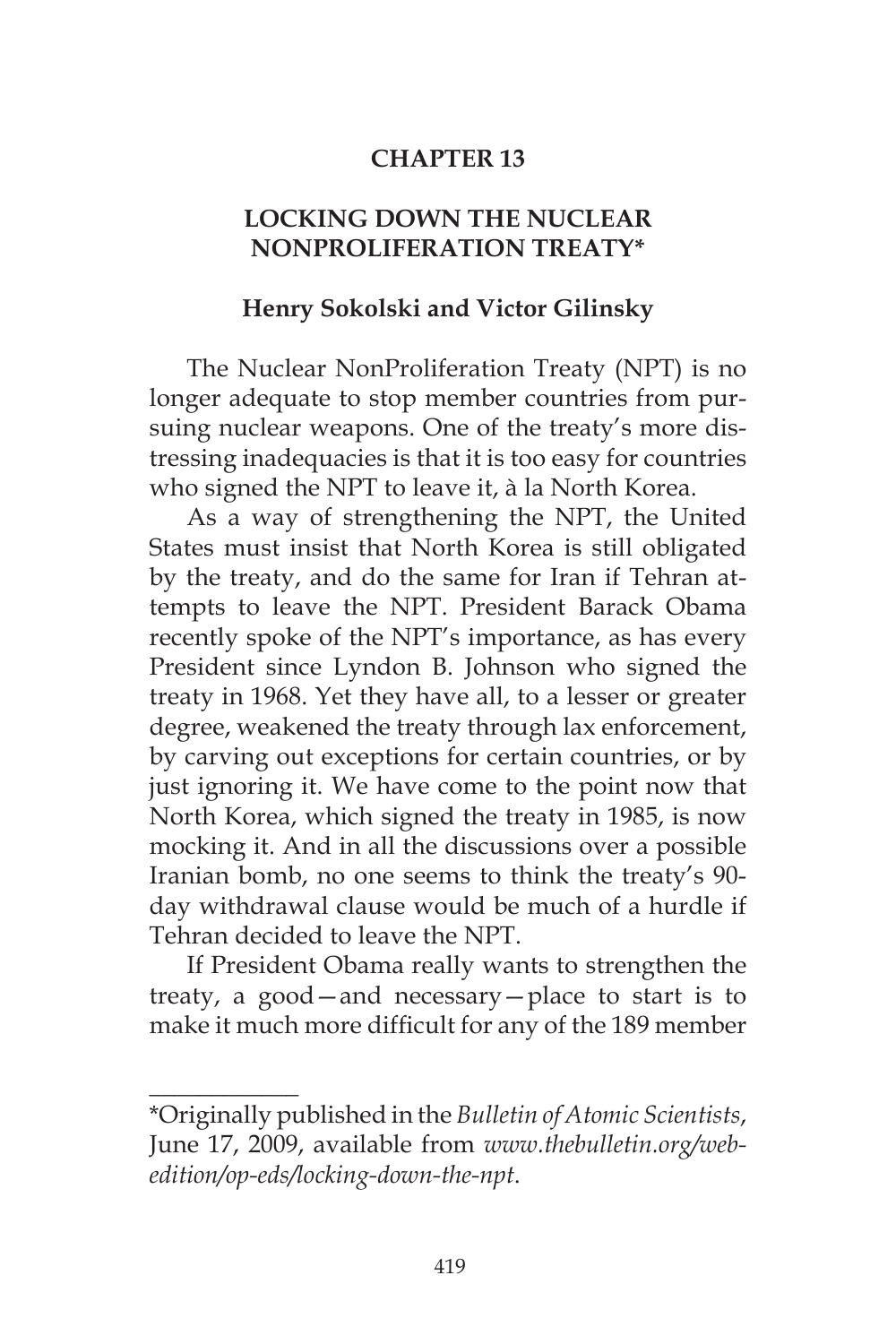states to leave the NPT. It is at odds with the NPT's purpose to allow a country to import or develop technology under the treaty's cover and then walk away from it to make bombs. At a minimum, before legally exiting the treaty, a country should have to clear its NPT obligations by returning whatever it got from others acting on the understanding that the departee was a good-faith treaty member.

The background of the North Korean bomb is instructive. The International Atomic Energy Agency (IAEA), of which the United States is the most prominent member, allowed North Korea to drag out its obligation to undergo a thorough initial IAEA inspection within 18 months of signing and ratifying the NPT. The inspection did not start until 1992, by which time Pyongyang already had illicitly separated plutonium. When the inspectors insisted on inspecting two waste sites that might reveal this, the North Koreans tossed them out and threatened to pull out of the treaty altogether.

The international reaction to this behavior was not to treat North Korea as an NPT violator, but to beseech it to remain in the treaty. The United States went so far as to offer two large light water reactors (with South Korea and Japan footing the \$5 billion bill), and to agree to shield the North for years from the NPT's inspection requirements in return for a halt in North Korean plutonium production. When it later looked as if Washington would ultimately insist on inspection, the North announced it was withdrawing from the treaty anyway. This led to much diplomatic hand-wringing in member capitals, but not a peep that Pyongyang couldn't legally quit the NPT.

Such a permissive interpretation of the withdrawal clause must change to one that conforms to the trea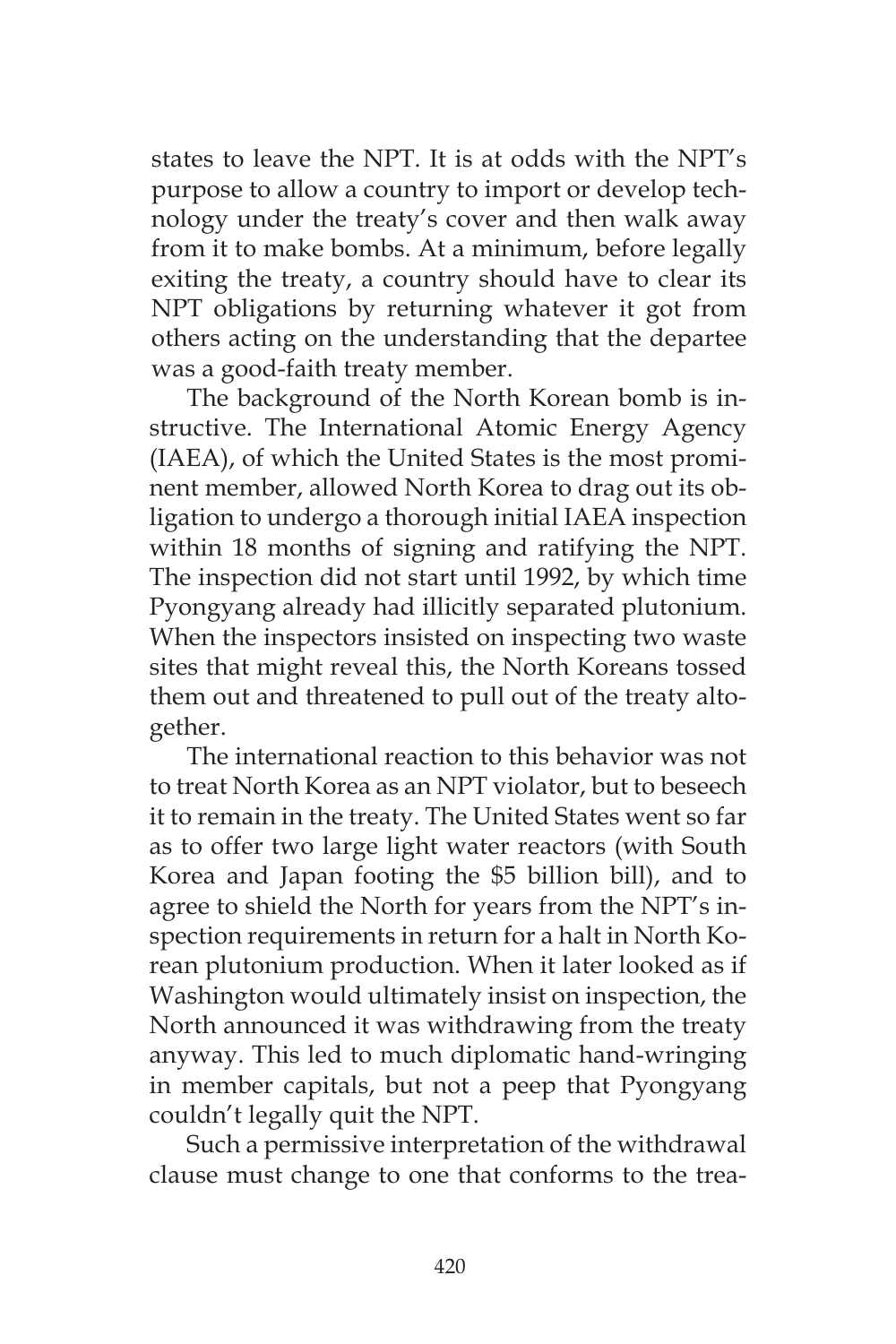ty's purpose—no matter how awkward or late in the game. The international community should insist that North Korea is still an NPT member and that, among its other obligations, it must permit the basic IAEA inspections that never took place in 1992.

The predictable reaction to this proposal, in some quarters, will be that North Korea's actions cannot be reversed by international pressure, and that the NPT's withdrawal clause, which was made deliberately permissive to entice prospective member states, cannot be reinterpreted. Yet, Defense Secretary Robert Gates has already committed the United States to reversing North Korea's nuclear status, and, if we do not reinterpret the treaty, we will be writing Gates's declaration off as a serious commitment. International legal obligations do matter, and being branded as a treaty violator has consequences internationally. Even Pyongyang seems to sense this and keeps repeating that it acted legally in leaving the NPT. For example, in its June 14, 1994, statement defending its right to test nuclear weapons it insisted, "[North Korea's] second nuclear test . . . does not run counter to any international law."1

To make a new approach stick, we will need the broad support of NPT members. But that will not happen until the United States steps forward to announce a new and tougher standard for withdrawal. This might not be welcomed by those self-styled realists who believe that insistence on strict NPT compliance gets in the way of reaching accommodations with difficult countries. But a permissive approach did not work with North Korea and has done great harm to the treaty overall.

Which brings us to Iran: Tehran imported considerable nuclear technology as a treaty member, most